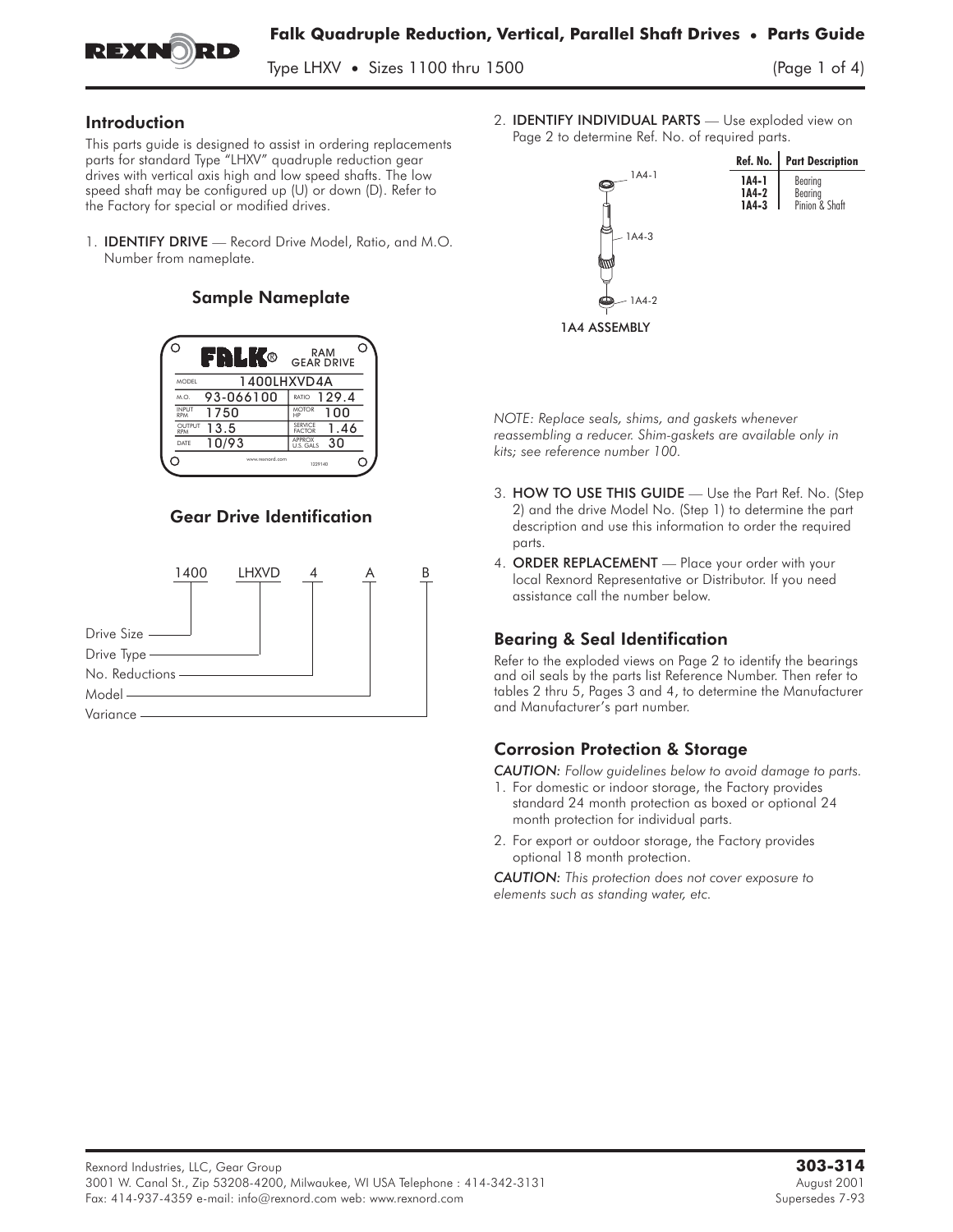# **Parts Guide • Falk™ Quadruple Reduction, Vertical, Parallel Shaft Drives**

(Page 2 of 4) Type LHXV **•** Sizes 1100 thru 1500



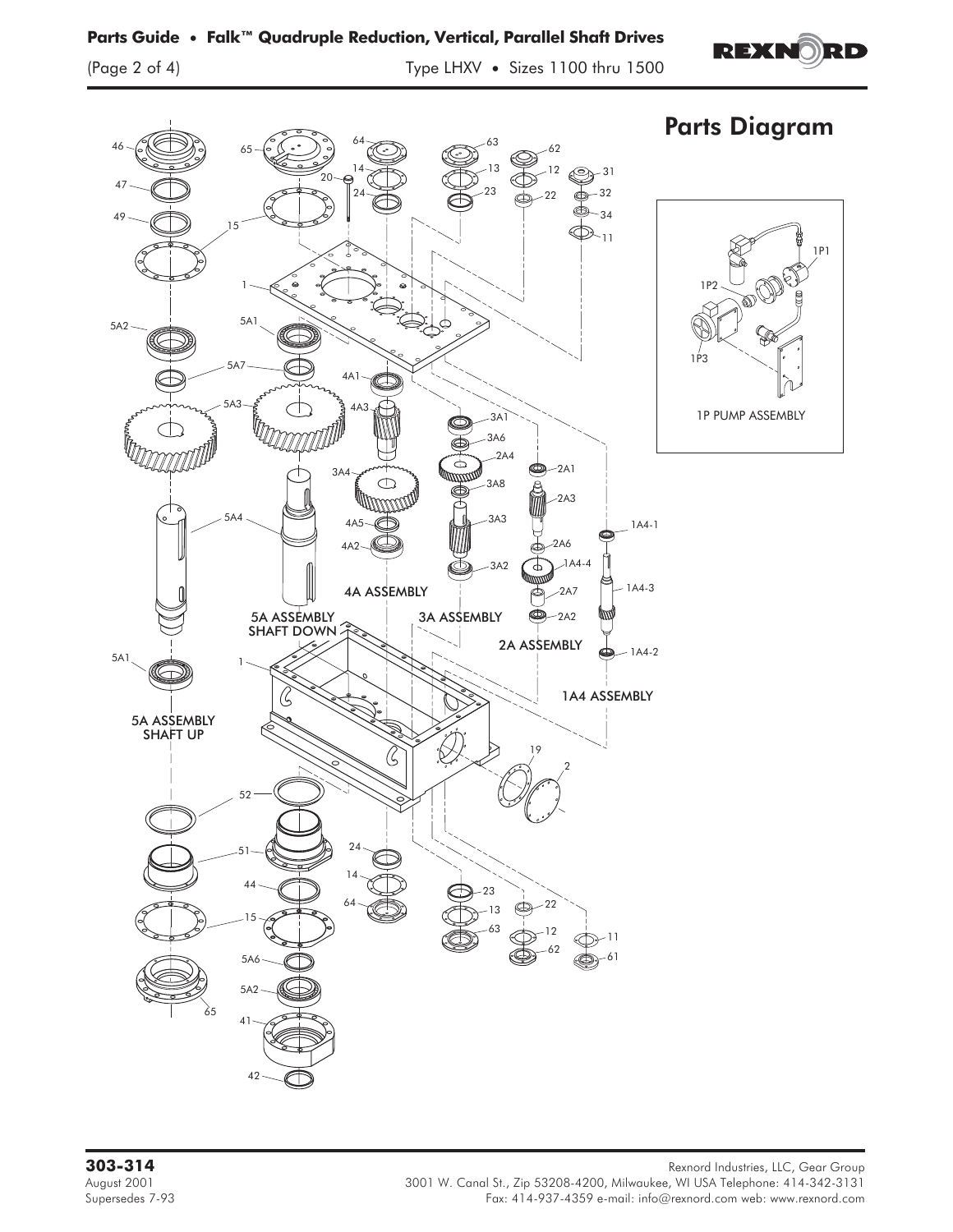

TABLE 2 — Oil Seals/Falk Part Numbers

Type LHXV **•** Sizes 1100 thru 1500 (Page 3 of 4)

# TABLE 1 — Parts List

| <b>Ref No</b>    | <b>Part Description</b>                                                                         |                                                   |                    | Reference Number                       |                  |                      |                                            |                  |                      |  |
|------------------|-------------------------------------------------------------------------------------------------|---------------------------------------------------|--------------------|----------------------------------------|------------------|----------------------|--------------------------------------------|------------------|----------------------|--|
|                  | Housing - Cover & Base                                                                          | <b>DRIVE</b><br><b>SIZE</b>                       | 32                 | 34                                     | 42               |                      |                                            | 49               | 52                   |  |
| 1<br>$\mathbf 2$ | End Cover                                                                                       |                                                   |                    |                                        |                  | 44                   | 47                                         |                  |                      |  |
| 11               | Shim-Gasket                                                                                     | 1100<br>1200                                      | 913010<br>913018   | 913011<br>912946                       | 912816<br>912767 | 912767<br>912827     | 912816<br>2913531                          | 912833<br>912767 | 2912858<br>2913534   |  |
| 12<br>13         | Shim-Gasket<br>Shim-Gasket                                                                      | 1300                                              | 912948             | 912949                                 | 912578           | 912580               | 912672                                     | 912578           | 2912448              |  |
| 14               | Shim-Gasket                                                                                     | 1400                                              | 912948             | 912949                                 | 912580           | 912550               | 912580                                     | 912940           | 2912803              |  |
| 15               | Shim-Gasket                                                                                     | 1500                                              | 912991             | 912992                                 | 912550           | 912808               | 912550                                     | 2913168          | 2913172              |  |
| 19<br>20         | Shim-Gasket<br>Dipstick                                                                         |                                                   |                    |                                        |                  |                      |                                            |                  |                      |  |
| 22               | Spacer                                                                                          |                                                   |                    |                                        |                  |                      |                                            |                  |                      |  |
| 23<br>24         | Spacer<br>Spacer                                                                                | <b>TABLE 3 - Seal Manufacturer's Part Numbers</b> |                    |                                        |                  |                      |                                            |                  |                      |  |
| 31               | Seal Cage                                                                                       |                                                   | Part No            | <b>Chicago Rawhide</b>                 |                  | Johns-Manville       |                                            |                  | National             |  |
| 32               | Seal<br>Seal                                                                                    | 912550                                            |                    | CRWH1-115021                           |                  | 9019LUP              |                                            |                  |                      |  |
| 34<br>41         | Bearing/Seal Cage                                                                               |                                                   | 912578             | HDS5-91135                             |                  | 16554LUP             |                                            |                  | 455476               |  |
| 42               | Seal                                                                                            |                                                   | 912580<br>912672   | CRP 90006                              |                  | 9830LPD<br>11552LPD  |                                            |                  | 455270               |  |
| 44<br>46         | Seal<br>Seal Cage                                                                               |                                                   | 912767             | <b>CRWH 77540</b>                      |                  |                      | $\cdots$                                   |                  | $\ldots$<br>$\ldots$ |  |
| 47               | Seal                                                                                            |                                                   | 912808             | HDS1-1300570                           |                  | 10093LUP             |                                            |                  |                      |  |
| 49<br>51         | Seal                                                                                            | 912816                                            |                    | CRWH 70016                             |                  | 10063LPD             |                                            |                  | 45517                |  |
| 52               | Oil Dam<br>Seal                                                                                 |                                                   | 912827<br>912833   | <b>CRWH 85009</b><br><b>CRWH 70052</b> |                  | 10371LUP<br>11577LPD |                                            |                  | 455489<br>455084     |  |
| 62               | Shaft Cover                                                                                     |                                                   | 912940             | $\ldots$                               |                  | 17846LDS             |                                            |                  | 417020               |  |
| 63<br>64         | Shaft Cover<br>Shaft Cover                                                                      |                                                   | 912946             | CRW 17558 (V)                          |                  |                      | 4465LUP H5/L16 (V)                         |                  | $\cdots$             |  |
| 65               | Bearing Cage/Cover                                                                              |                                                   | 912948             | CRW 198263 (V)                         |                  |                      | 10755LPD H5/L16 (V)                        |                  | $\ldots$             |  |
| 100              | Shim-Gasket Kit (Includes Ref Nos 11, 12, 13, 14, 15 & 19)                                      |                                                   | 912949<br>912991   | CRWH 20002 (V)<br>CRW 22363 (V)        |                  |                      | 10757LPD H5/L16 (V)<br>10289LUP H5/L16 (V) |                  | 483323V              |  |
| 1A4              | <b>H.S. SHAFT ASSEMBLY</b><br>Shaft Assembly (Includes Ref Nos 1A4-1, 1A4-2 & 1A4-3)            |                                                   | 912992             | CRWH 22449 (V)                         |                  |                      | 6336LUP H5/L16 (V)                         |                  | $\ldots$             |  |
| 1A4-1            | Bearing                                                                                         |                                                   | 913010             | CRW 14861 (V)<br>CRW 14940 (V)         |                  |                      | 11654LUP H5/L16 (V)                        |                  |                      |  |
| 1A4-2<br>1A4-3   | Bearing<br>Pinion & Shaft                                                                       |                                                   | 913011<br>913018   | CRW 17379 (V)                          |                  |                      | 12184LUP H5/L16 (V)<br>14849LPD H5/L16 (V) |                  | 481507V              |  |
| 1A4-4            | Gear (Included with Ref No 2A)                                                                  |                                                   | 2912448            | 402750                                 |                  |                      | $\ldots$                                   |                  | $\ldots$<br>$\ldots$ |  |
|                  | <b>EXTERNAL LUBRICATION PUMP</b>                                                                |                                                   | 2912803            | 403250                                 |                  |                      | $\ldots$                                   |                  | $\cdots$             |  |
| 1P               | Pump Assembly                                                                                   |                                                   | 2912858            | 402002                                 |                  |                      | .                                          |                  | .                    |  |
| 1P1<br>1P2       | Pump<br>Coupling                                                                                |                                                   | 2913168<br>2913172 | CRWH 115041<br>403500                  |                  |                      | $\cdots$                                   |                  | $\cdots$             |  |
| 1P3              | Motor                                                                                           |                                                   | 2913531            | <b>CRSH 77530</b>                      |                  |                      | $\cdots$<br>$\ldots$                       |                  | $\cdots$<br>$\cdots$ |  |
|                  | <b>1st INTERMEDIATE SHAFT ASSEMBLY</b><br>Shaft Assembly (Includes Ref Nos 2A1thru 2A7 & 1A4-4) |                                                   | 2913534            | 402500                                 |                  |                      | .                                          |                  | $\cdots$             |  |
| 2A<br>2A 1       | Bearing                                                                                         |                                                   |                    |                                        |                  |                      |                                            |                  |                      |  |
| 2A2              | Bearing                                                                                         |                                                   |                    |                                        |                  |                      |                                            |                  |                      |  |
| 2A3<br>2A4       | Pinion & Shaft<br>Gear (Included with Ref No 3A)                                                |                                                   |                    |                                        |                  |                      |                                            |                  |                      |  |
| 2A6              | Spacer (Sizes 1200, 1300 & 1400)                                                                |                                                   |                    |                                        |                  |                      |                                            |                  |                      |  |
| 2A7              | Spacer                                                                                          |                                                   |                    |                                        |                  |                      |                                            |                  |                      |  |
| 3A               | <b>INTERMEDIATE SHAFT ASSEMBLY</b><br>Shaft Assembly (Includes Ref Nos 3A1 thru 3A8 & 2A4)      |                                                   |                    |                                        |                  |                      |                                            |                  |                      |  |
| 3A 1             | Bearing                                                                                         |                                                   |                    |                                        |                  |                      |                                            |                  |                      |  |
| 3A2<br>3A3       | Bearing<br>Pinion & Shaft                                                                       |                                                   |                    |                                        |                  |                      |                                            |                  |                      |  |
| 3A4              | Gear (Included with Ref No 4A)                                                                  |                                                   |                    |                                        |                  |                      |                                            |                  |                      |  |
| 3A6<br>3A8       | Spacer<br>Spacer (Sizes 1100 & 1200)                                                            |                                                   |                    |                                        |                  |                      |                                            |                  |                      |  |
|                  | L.S. PINION ASSEMBLY                                                                            |                                                   |                    |                                        |                  |                      |                                            |                  |                      |  |
| 4Α               | Shaft Assembly (Includes Ref Nos 4A1 thru 4A5 & 3A4)                                            |                                                   |                    |                                        |                  |                      |                                            |                  |                      |  |
| 4A 1<br>4A2      | Bearing<br>Bearing                                                                              |                                                   |                    |                                        |                  |                      |                                            |                  |                      |  |
| 4A3              | Pinion & Shaft                                                                                  |                                                   |                    |                                        |                  |                      |                                            |                  |                      |  |
| 4A5              | Spacer                                                                                          |                                                   |                    |                                        |                  |                      |                                            |                  |                      |  |
|                  | L.S. SHAFT ASSEMBLY<br>Shaft Assembly (Includes Ref Nos 5A1 thru 5A7)                           |                                                   |                    |                                        |                  |                      |                                            |                  |                      |  |
| 5A<br>5A1        | Bearing                                                                                         |                                                   |                    |                                        |                  |                      |                                            |                  |                      |  |
| 5A2              | Bearing                                                                                         |                                                   |                    |                                        |                  |                      |                                            |                  |                      |  |
| 5A3<br>5A4       | Gear<br>Shaft                                                                                   |                                                   |                    |                                        |                  |                      |                                            |                  |                      |  |
| 5A6              | Spacer (Size 1100 only)                                                                         |                                                   |                    |                                        |                  |                      |                                            |                  |                      |  |
| 5A7              | Spacer                                                                                          |                                                   |                    |                                        |                  |                      |                                            |                  |                      |  |